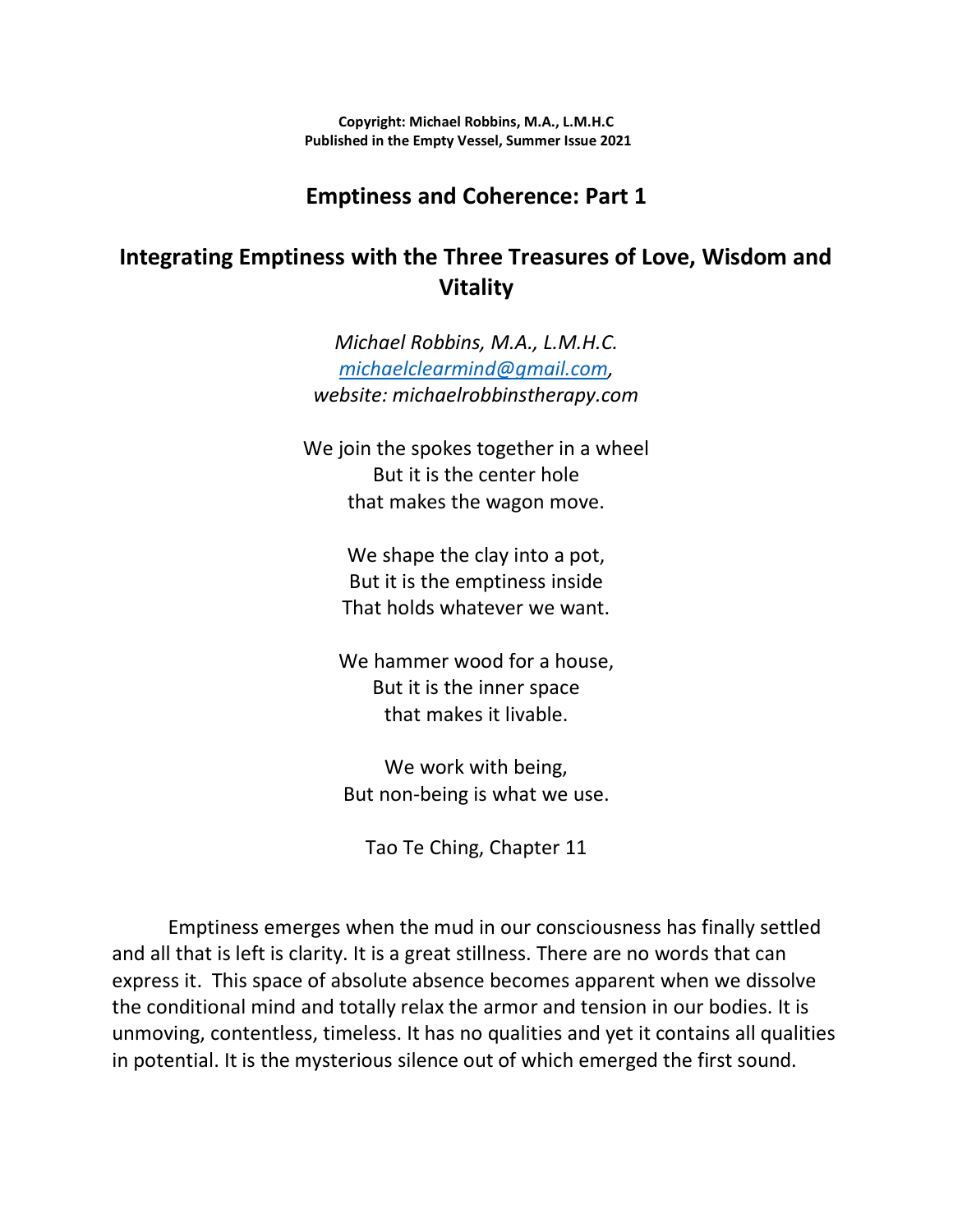This first sound to emerge out of silence, or the first movement to emerge from stillness, is a profound mystery. Scientifically we might correlate it with the Big Bang. As soon as there is movement, there is duality. There is something that is moving and a space that it is moving through. As soon as there are two, the dynamism that gives birth to all things begins. In Taoism, this is the birth of Yin and Yang.

In every act of creation, we recapitulate the movement from emptiness to form. Creation is not something that happened in the past, it is something that is happening continually. The deeper our capacity to be truly present in the here and now, the more our awareness flows from emptiness to form and back to emptiness in an unbroken circle. In this state, we overcome the illusion of our separateness and resolve the fundamental duality of subject and object. For this reason, the Tao is often represented as a circle. As our awareness embodies this circle, we hold the wholeness of the movement from emptiness to form and back to emptiness from a place of the eternal witness. This is a state of deep coherence, integration and a realization of our full potential as a human being.

When movement emerges from emptiness and touches a human being, it manifests as different levels of energy. There are many ways of categorizing and working with this energy. In Yoga they talk about the chakras. In other systems they talk about the elements of nature. In Taoist practice, there are also many ways to explore the energy that emerges out of emptiness. In this essay, I am going to explore one central way that Taoist practice understands and cultivates this energy. These are the three treasures of vitality, love and wisdom (Peng, 2010).

In Taoist practice the center of vitality is our belly Dan Tien, the center of love is the middle Dan Tien of the chest, and the center of wisdom is the upper Dan Tien of the head. Emptiness moves into manifestation in a different way in each of these locations. In Taoist practice, cultivating and balancing the energies of these three centers, knitting them together through the central channel, and realizing their root in emptiness, is seen as essential to becoming a complete human being.

The belly, the chest and the head centers are gateways to different levels of consciousness. Each is a particular seat of awareness that gives access to a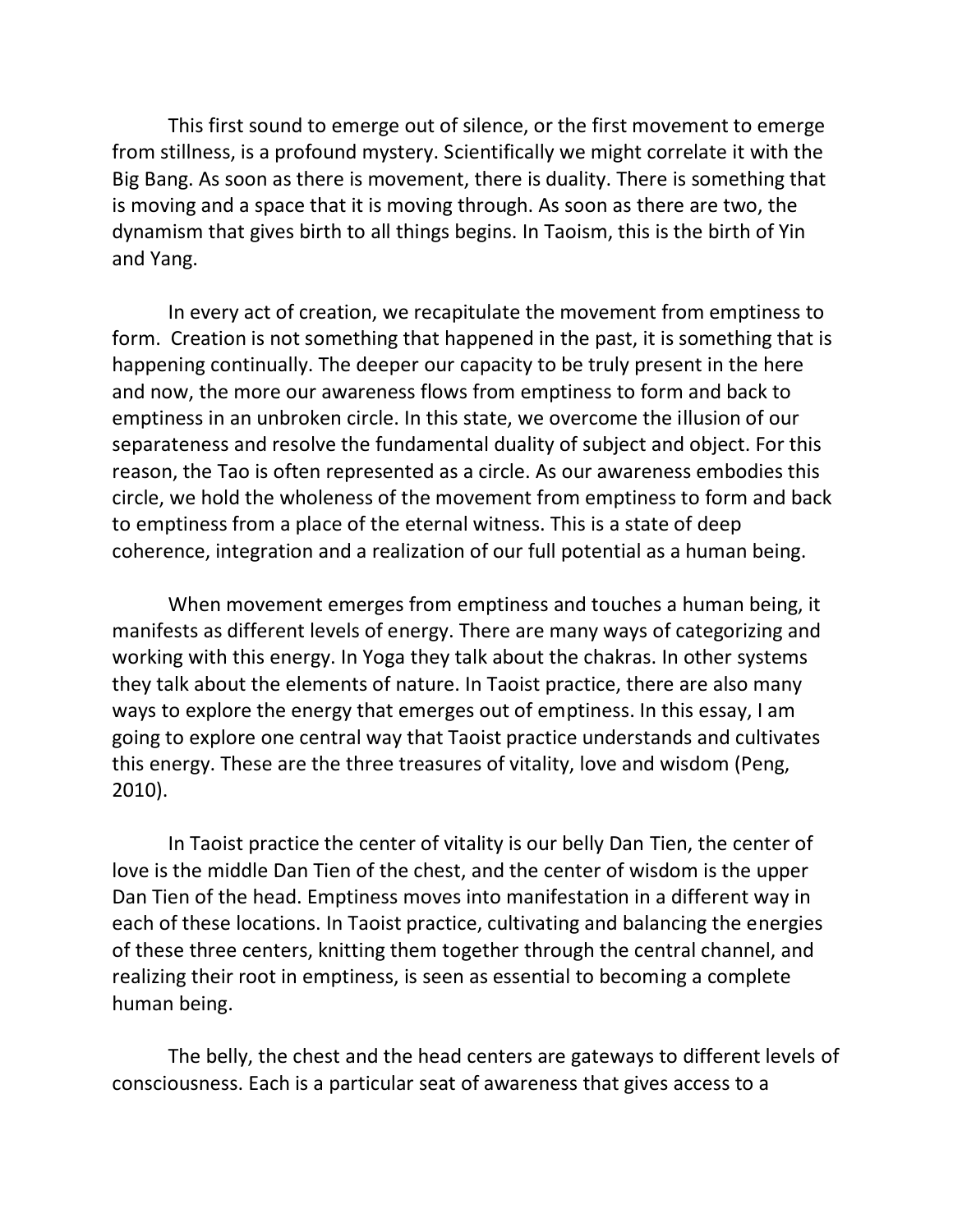different layer of experience. During practice, we examine and dissolve the fixations and obscurations in each center that cloud the flow of chi. Through each of these energy gates, emptiness moves into a different octave in the symphony of manifestation. To use another metaphor, it is as if a great light is shining through different stain glass windows at each level of our being. We can understand this light as a continuation of the explosion of energy that began with the Big Bang. This creative expansion is still happening.

Stabilizing the awareness of emptiness and clarifying the flow of energy through the three centers, is something that I will be working on for the rest of my life. Taoist teachings, as well as the mystical principles of many traditions, tell us that when awareness can hold emptiness in the middle of life, our relationship to outer conditions changes in a profound way. When we can do this, rather than experiencing an identification with suffering, we have a direct inner experience of an infinite, formless, openness that holds all of the forms of life. We understand in a deeply transformative way that this openness is our true nature. From this infinite openness and radical availability we approach the content of our lives with profound acceptance and compassion. Although we continue to live an ordinary life, internally, we have a sense of great freedom. We understand experientially that all of our experiences are bracketed by emptiness and our spirit flies free on the wings of non-attachment. This is not a spiritual bypass of our involvement with life. It is a deeply engaged care and love for all beings from a place of freedom and unconditional acceptance for what is. When we realize emptiness, we recognize that the narratives of our lives are always written on a blank page, and suddenly we become aware of the page itself. The unconditioned source of life takes up an abode in our being and its qualities shine forth like a luminous diamond.

This essay is born out of practice. It is a reflection of what I have been able to integrate experientially over the past 45 years. I am keenly aware that there are many levels beyond what I have been able to touch, so I offer these reflections with great humility. I am deeply indebted to all of my teachers who have so generously gifted me with their teachings and the transmission of the states of realization that they have been able to stabilize through their own practice.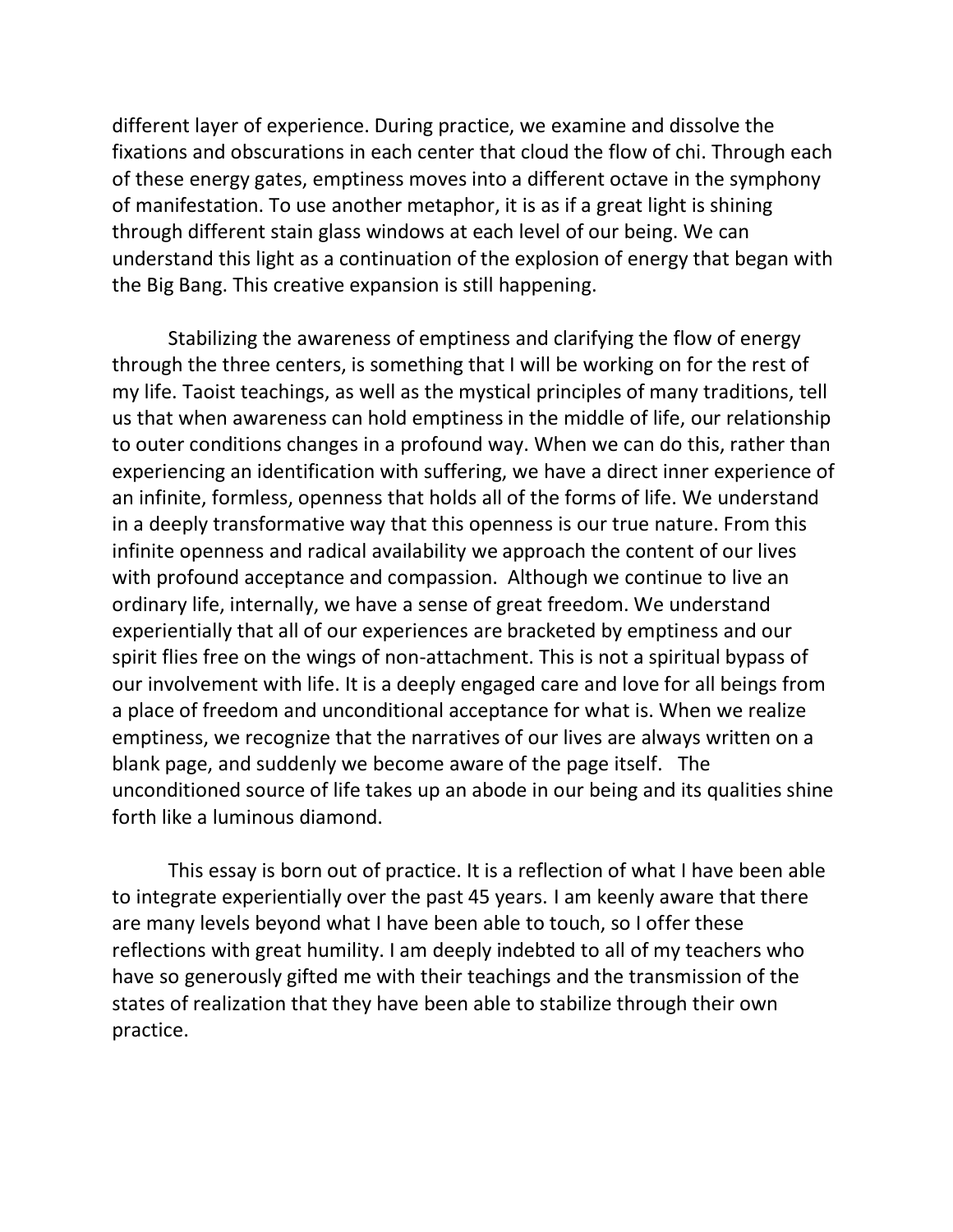Mostly this essay is rooted in Taoist practice\*, but in addition to being a Taoist practitioner, I studied with the late Sufi Master Pir Vilayat Khan for more than a decade and currently I am a student in the Ridwhan school of A.H. Almaas, and also a student of the Austrian mystic Thomas Hubl. Because these reflections are based in my own experience, in much of this essay I will use the first person. I am also a psychotherapist and worked for 20 years as an energy healer and bodyworker. Without the direct transmission of my teachers, the wisdom I have gained from the practice of their teachings, and the application of these teachings in my professional life, these words would be merely academic.

A note of caution. Without practice, these ideas can only have limited value. The direct transmission from a competent master or teacher that has integrated these states is essential. This type of 'nervous system to nervous system' transmission opens up possibilities that are difficult to discover on your own. May many teachers, healers and masters manifest in your life to give you skillful and specific guidance!

\* My most important Taoist teachers have been Robert Morningstar, Mantak Chia, Michael Winn, Peter Wayne, Bill Ryan, and Bruce Frantzis.

#### **Coherence:**

#### **Integrating Emptiness with the Three centers**

When awareness flows in an unbroken stream from the subtlety of heaven to the density of earth through the emptiness of my central channel, knitting together and harmonizing my awareness of the three centers, I experience a deep sense of wholeness. My mind is quiet, I am at peace in my emotional world, and my body is relaxed and filled with vitality. I am able to listen to the current of creation with an acute sensitivity and clarity. When these energies lose coherence, my experience is disjointed. I am reactive in body and mind and my relations are full of noise and distortion.

In a coherent state, life is filled with musical resonance. As many Tai Chi, Qi Gong and Nei Gung teachers have said, during practice "when one thing moves, everything moves." My inner and outer world are integrated. Life is a symphony of vibrations, colors, textures and dynamic movement. Everything is alive. My insides speak to my outsides and my outsides speak to my insides. There is a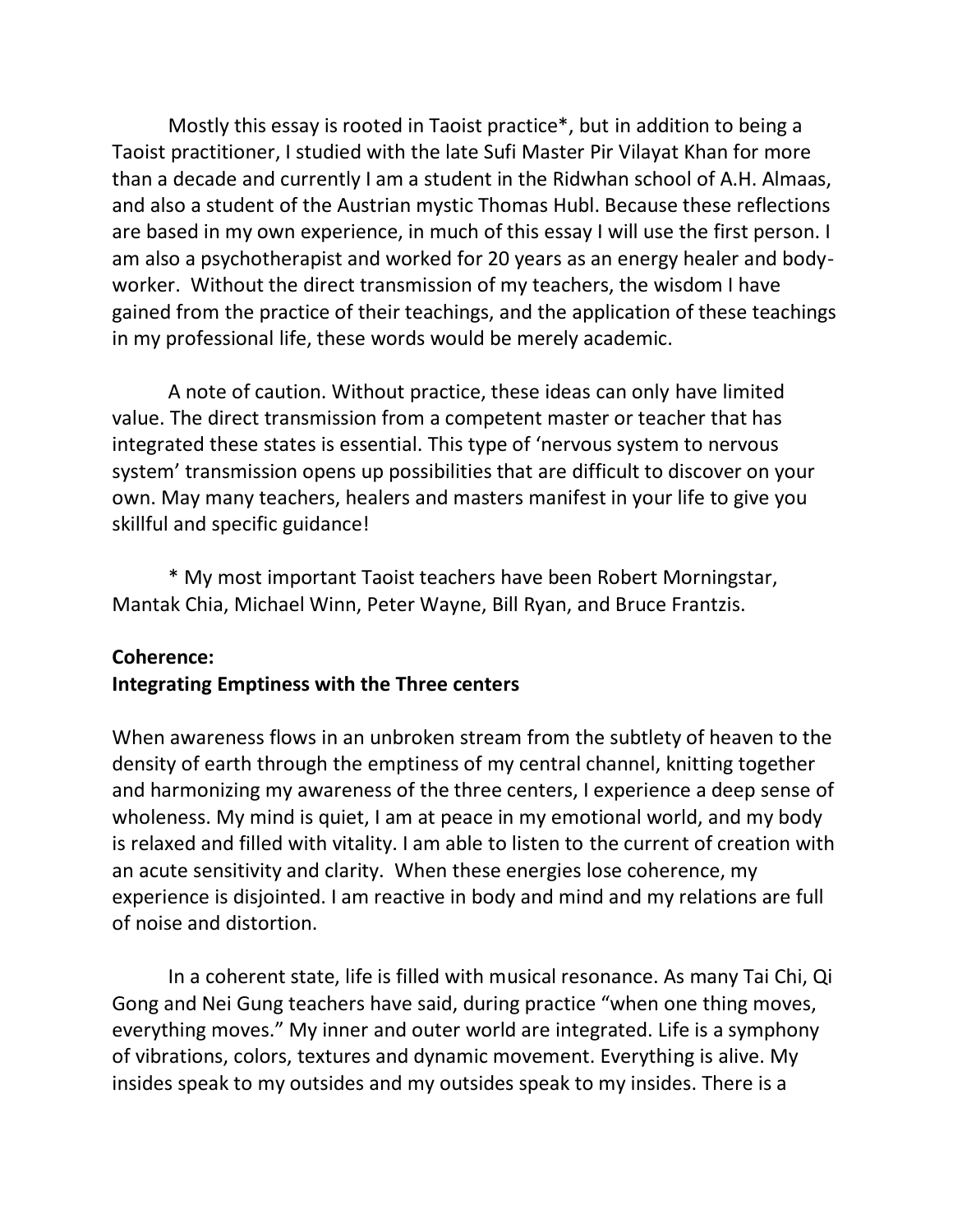sense of order and harmony between my inner and outer world that I perceive directly. In the deepest reaches of this experience, my inner and outer world become unified. In this state of flow, the sense of duality, subject and object, dissolves and awareness holds the movement from emptiness to form and back to emptiness in an unbroken circle.

The miracle of all of this is that it is "simply happening". I am not "making it happen". The current of life itself is simply moving and I am along for the ride. It is the most natural thing in the world. No big deal. In this state, I recognize that the majority of my inner work is to dissolve the blockages to this natural movement so that it can happen without obstruction. When I do this well, I feel natural, relaxed, and in harmony with the rhythms of life. I recognize, in an experiential way, that "I" am occurring inside of emptiness and I allow creation to manifest as "me". I let go of the deep layers of fear and control that normally motivate my actions and "go with the flow".

This shift in perspective from emptiness emerging inside of my life to my life emerging inside of emptiness is profound. In the words of Thomas Hubl, "meditation is not something that occurs inside of my life, my life is something that occurs inside of meditation" (Hubl, 2020).

When this shift in the seat of consciousness is established, energy flows from its root in formless emptiness directly into transformational acts of creativity and compassion. This coherent expression of energy from emptiness into form is of great service to the world. It is a natural expression of the Tao.

Of course, this attunement is a process that comes and goes, depending on how identified I am with my grasping, reactive mind. I cannot claim to have attained a constant, unbroken awareness of non-reactive, centered, emptiness. I still get stuck and become an anxious mess under enough stress! Just ask my wife!

> Can you coax your mind from its wandering And keep to the original oneness? Can you let your body become as supple as a newborn child's? Can you cleanse your inner vision until you see nothing but the light?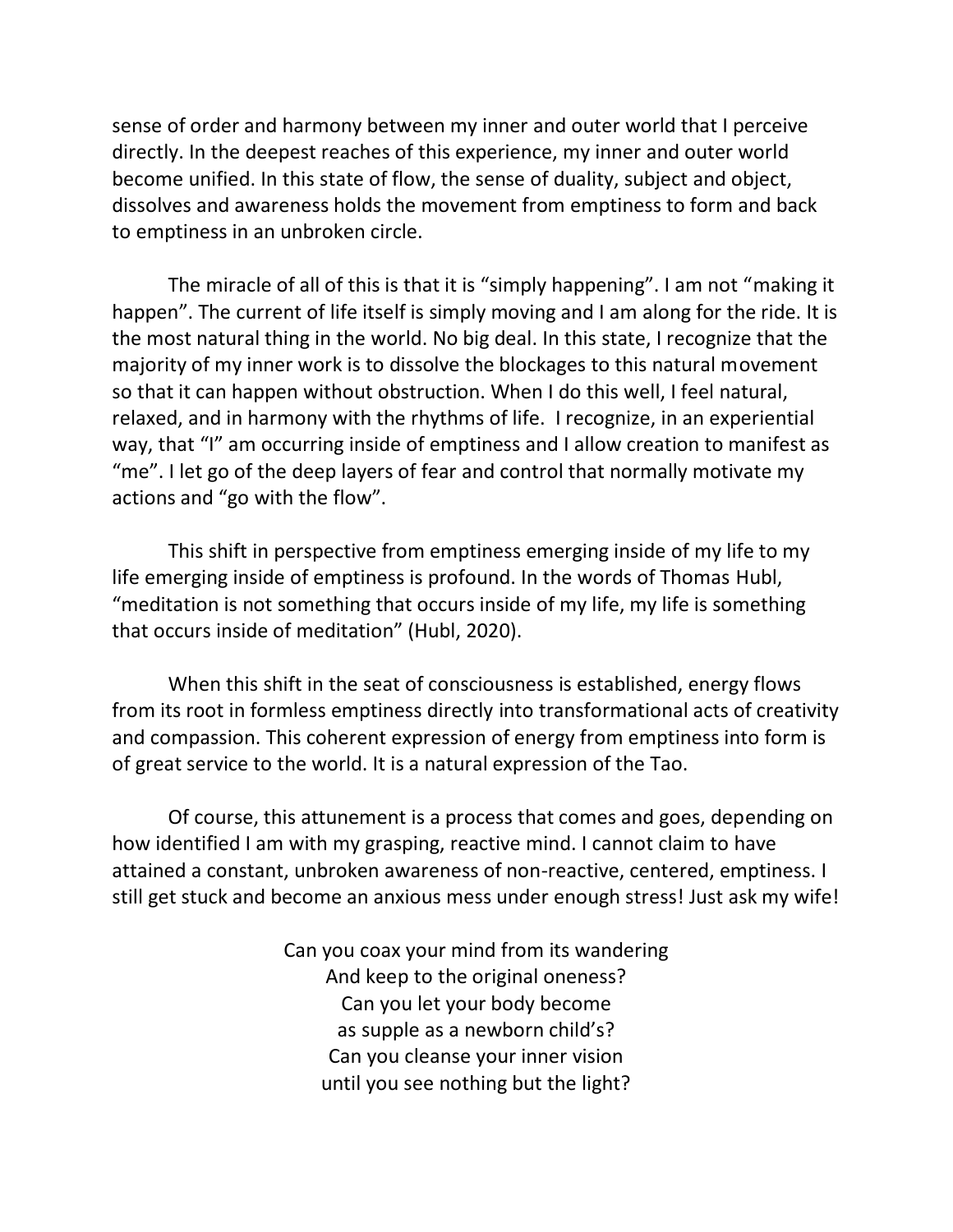Can you love people and lead them without imposing your will? Can you deal with the most vital matters by letting events take their course? Can you step back from your own mind and thus understand all things?

> Tao Te Ching Chapter 10

As my practice has deepened over the years, I have come to understand that the flow of creative energy that emerges out of emptiness has an innate order. Without creating a metaphysics or a theology out of this, this simply seems experientially true. If I am deeply quiet, this wisdom and natural order reveals itself in a sense of inner guidance that I perceive directly through my intuition. This inner guidance can be applied to all dimensions of life. Over years of practice, my conclusion is that inner guidance is always present. The only question is whether I am listening! If I listen with attunement, right action unfolds naturally, and my interactions have a certain balance and harmony. What gets in the way of my listening are all of my reactive structures, my grasping, controlling mind, and my undigested traumas.

> The Master allows things to happen. She shapes events as they come. She steps out of the way And lets the Tao speak for itself.

> > Tao Te Ching Chapter 45

Getting to this state of stillness and quiet listening involves confronting deep energetic, emotional and psychological blockages. These blockages are a result of the impressions and traumas that shape my individual life as well as the familial and cultural lineage that I was born into.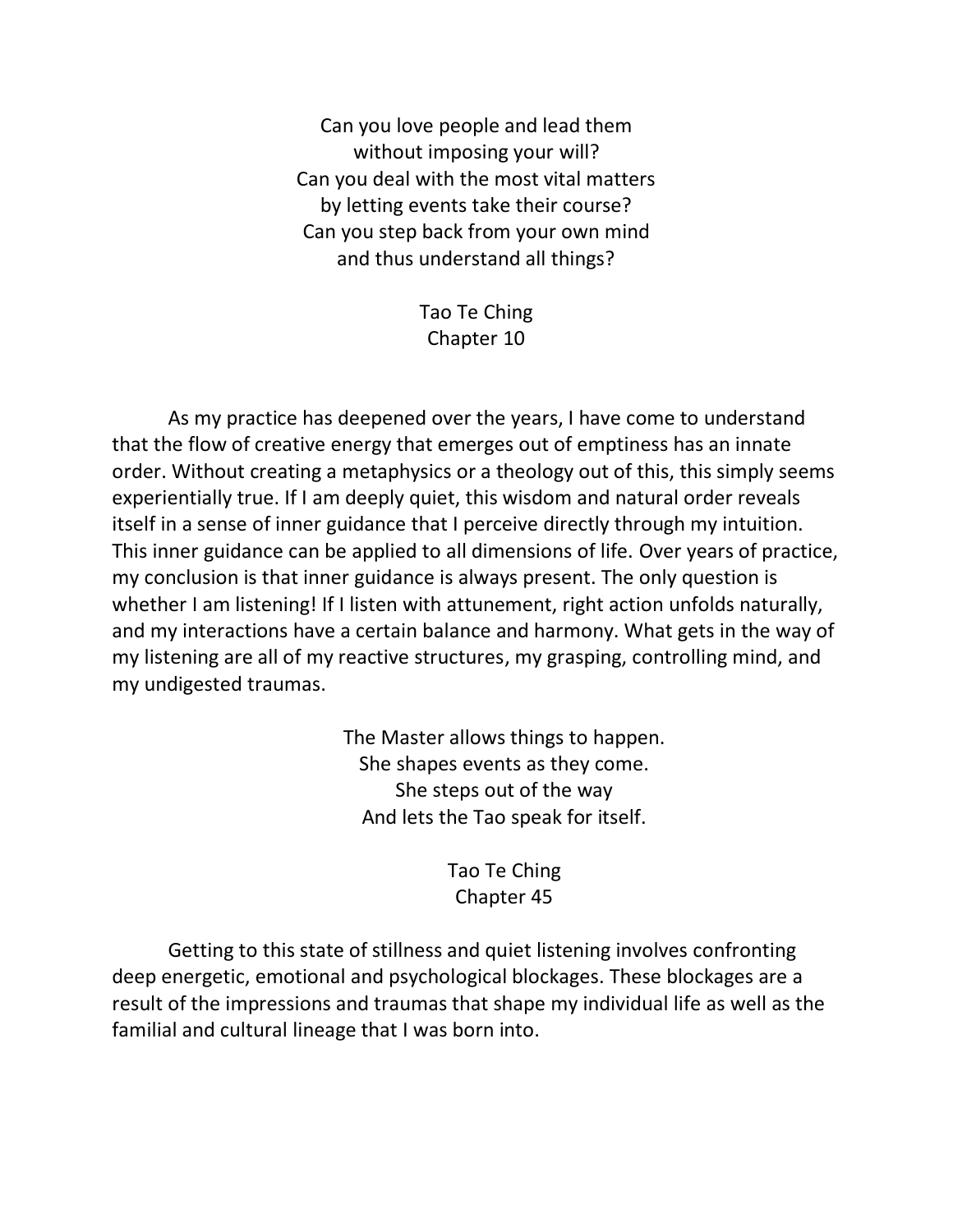In my experience, these impediments to flow live in each of the three centers in different ways. Unwinding these obstructions needs precise and subtle attention. Truly transforming these blockages is a process that is multifaceted. Many methods and tools are necessary on the path to freedom. Along with the many methods available in the Taoist cannon I also advocate that contemporary seekers avail themselves of mindfulness informed, body-centered, psychotherapies.

As a teacher of Taoist practice as well as a psychotherapist and energy worker, I have the opportunity to observe how these blockages and energy fixations manifest in many people. My experience is that each imbalance has practical consequences and result in different kinds of distortions and "unskillful" life decisions. These distortions are unique and need subtle skill and attunement to address. I will examine a couple of case examples of imbalances in the centers later in this essay.

The Taoists call each center a "Dan Tien", which loosely translates as an 'elixir field' or a 'cauldron of energy'. As such, the development of each center is intimately related to the practice of Taoist alchemy. Taoist alchemy is the study of the transformation of chi or energy from one state to another. In Taoist alchemical practice, in each cauldron we do a different piece of alchemical work, a different kind of 'cooking'. The classical formula is that the student cultivates the vitality in the belly into the compassion in the chest, the compassion in the chest into the wisdom in the head, the wisdom in the head into emptiness, and then shatters her attachment to emptiness to return to the Tao. (Liang and Wu, 1997, p. 92) The Tao is the complete circle from emptiness to form and back to emptiness. Taoist alchemical practitioners have many specific and subtle ways of achieving this transformation. Taoist alchemy is a profound subject that I will not have space to explore in this essay. However, the principals of alchemy will inform these reflections.

When the "chi" or energy of each center is balanced and in harmony with the other centers, my body/mind is like a well-tuned instrument capable of expressing a creative symphony of sound, color, emotion, sensation and thought. When this balance is present, I feel settled, in "my seat", a part of the great orchestra of humanity-as-a-whole. In this state of balance, I am fully capable of contributing my unique voice to humanity's evolution. I am coherent with my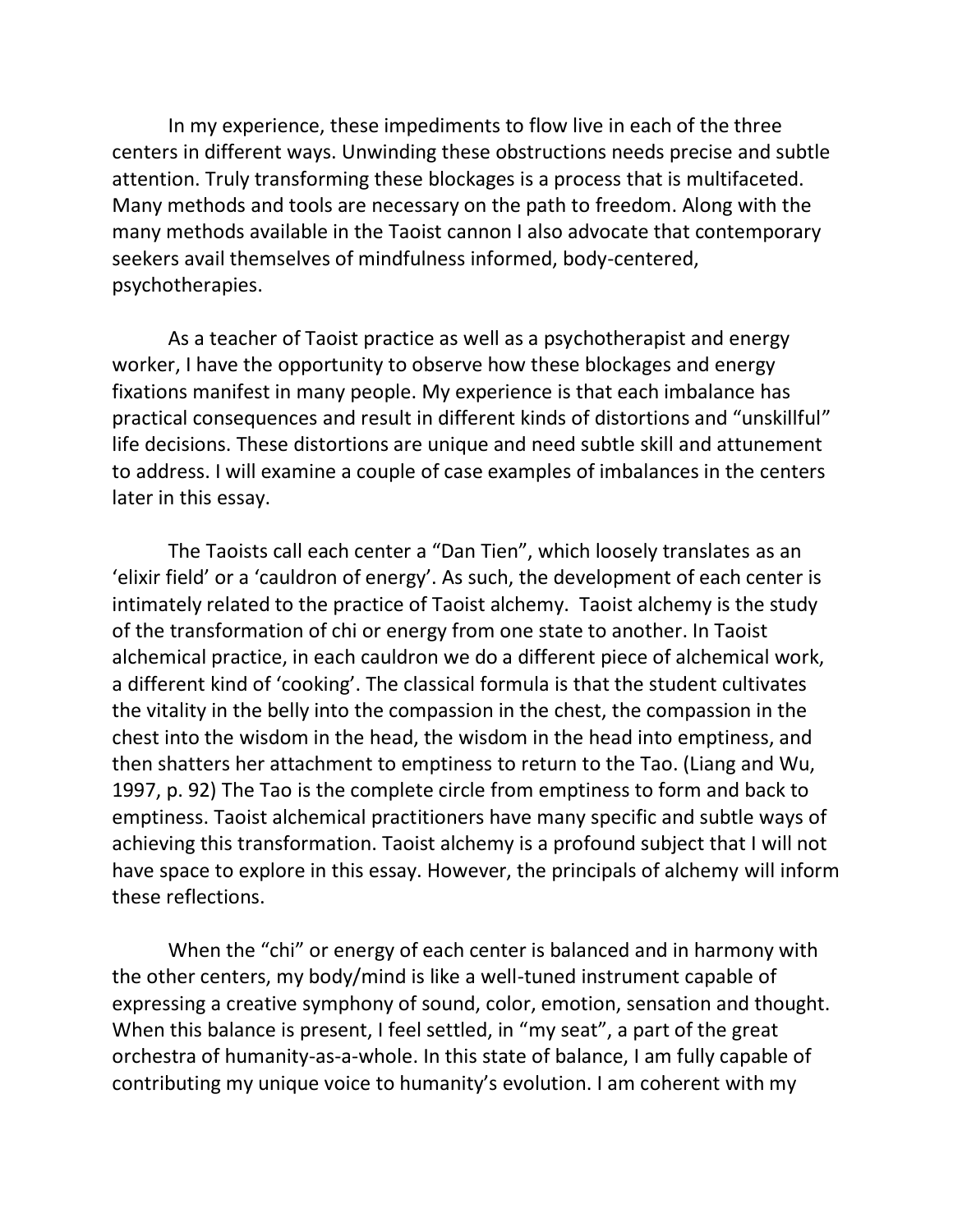own being and also with the greater flow of energy that is flowing through the "one body" of humanity. Like a healthy cell in this body, I naturally contribute to the survival, development and transformation of humanity with a deep awareness of humanity's place in nature and the universe.

> Man follows the Earth. Earth follows the universe. The universe follows the Tao. The Tao follows only itself.

> > Tao Te Ching, Chapter 25

### *The Belly Dan Tien*

In Taoist training, one begins by developing and stabilizing the Dan Tien in the belly. This is the foundation of physical vitality. Without a coherent flow of energy in this area, our physical vitality is imbalanced.

My experience is that my belly center is the root of my joy and pleasure in being a physical being. It is deeply connected to my experience of sexuality and the sensual pleasure of being alive. When my belly center is open, I feel an electricity and eros that connects me to all of life. This energy naturally erupts in dancing, painting and writing poetry. Particularly when I was younger, it also expressed itself in a rich and juicy sex life. As I have gotten older, my sexual current is not as insistent or strong, but I still have a great appreciation for the rich variety of life's sensual pleasures.

My belly center also feels directly connected to my capacity to be present with presence, here and now, in the practical realities of life. When my belly center is open, I am present in the circumstances of each moment. In a very practical way, I am coordinated physically and know where my body is in space. I am athletic and have access to physical strength. I also have a good sense of where other people's bodies are in space and an intuitive sense of their movements. When I am dancing, or doing the Tai Chi practice of push hands, I am attuned to my partners body and can anticipate their movements. I also have a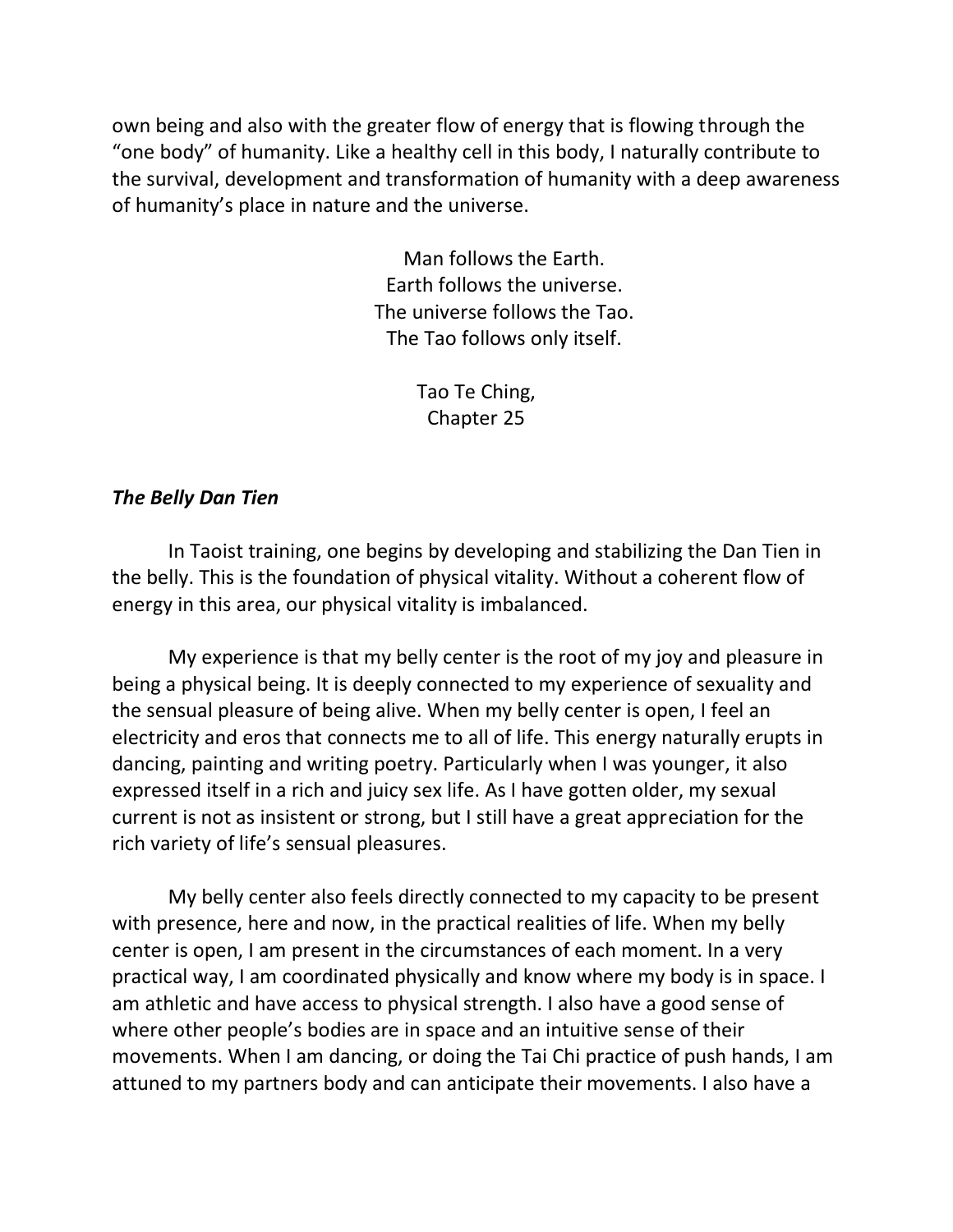good "gut sense" about people and know in a kinesthetic, direct way whether a situation is safe or threatening.

In my experience, paying attention to the energies of the belly is also a doorway to developing my sense of personal power and authority. When my belly center is open, I can have a commanding presence. I feel worldly, grounded and have a strong, practical capacity to deal with the challenges of life. If my belly is open and really settled, sometimes I even have a sense of "*gravitas"* and can settle the energies in a room simply by my presence. Of course, this isn't always true! The inverse also happens - when I am anxious, irritated, or upset, the energies radiating from my belly can be quite unsettling and dysregulating for the people around me!

We intuitively trust someone with a balanced and integrated belly center because they are living in harmony with their instinctual energies. They project a kind of warmth and vital joy that is nourishing and re-assuring to our animal nature. Their mastery of their libidinal drives allows us to feel safe with our own instinctual impulses. The fact that they are settled at this level allows our own animal nature to settle. When this center is balanced, we feel a magnetism and libidinal warmth that awakens a sense of peaceful, contentment and harmony. We seek out people like this because it is a delight to be in their presence!

In my experience, this center can become imbalanced in two directions, it can be overcharged or undercharged.

When the belly center is overcharged, we tend to over express our instinctual appetites. We might 'fly off the handle' easily in anger. We could even be cruel and sadistic. Or we might be promiscuous and unbounded in the expression of our sexual appetites. We could have a proclivity to abuse drugs or alcohol. It is also possible that we will be afflicted with anxiety and a difficulty keeping our energy settled and grounded. Our energies might 'pop' quickly like a Mexican jumping bean and we might have a poor capacity to contain our frustration.

When the belly center is undercharged, we are lacking in physical vitality. Our connection with our physical appetites for food, sex and sensual pleasure will be low. We might feel like our feet barely touch the ground. If our head center is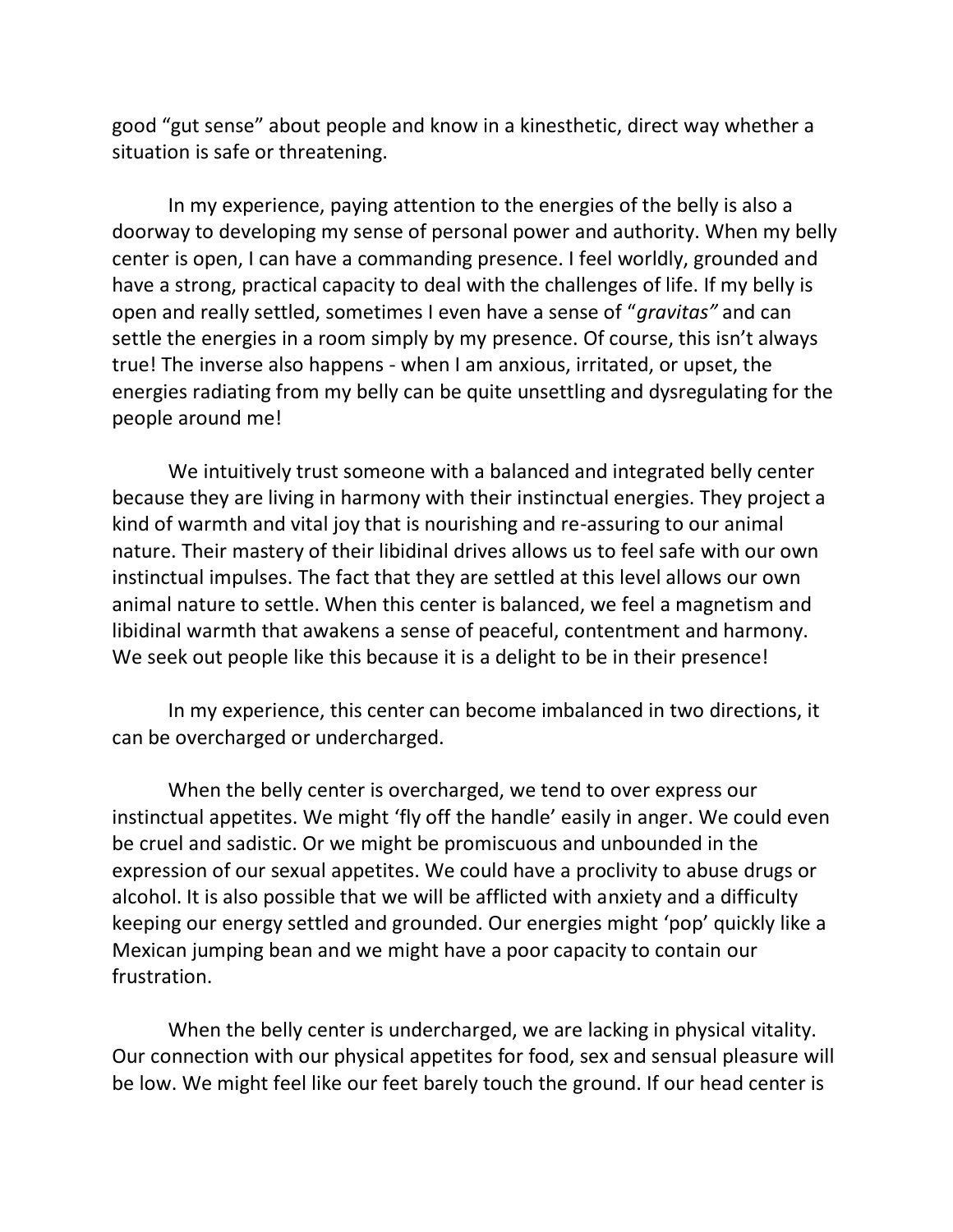over charged, we might live in an abstract intellectual world of ideas or fantasies. When we lack chi in our belly, we have problems accomplishing things in the world and following through with projects.

## **An Example of an Overcharged Belly center, a Charged Chest Center and an Undercharged Head Center**

An example of someone with an overcharged belly center is a client of mine who I will call Jimmy. Jimmy used to be an all-state football player in high school. He has a big presence and a hearty laugh. He walks into a room with a challenging, 'don't mess with me' attitude. He likes to drink and party, and if things got rowdy, he is the kind of guy you definitely want to have on your side in a fight. He likes sex and has a big appetite for it. He is practical and cares more if something 'works' than if it sounds good. He shoots from the hip and trusts nononsense advice. He likes it when I go toe to toe with him about some of his selfdestructive tendencies and respects me for challenging him. He is also not afraid to tell me that I am wrong or that I am not understanding him accurately if that's what he thinks. Although he comes off as a big tough guy, he has panic attacks and can fly into a rage over "stupid things". He frequently gets into screaming matches with his wife, and she has threatened to leave him if he doesn't learn how to control his temper. All of this is worse when he is drinking, which he does often and to excess. He feels ashamed of his inability to control his frustration and angry outbursts and wishes that he had a better capacity to contain himself.

In therapy we are working to help him stay 'in' himself and to keep his energies settled in his belly and rooted in the earth. Although he has tons of vitality, it is undisciplined, and he can be emotionally violent and cruel. When this happens, he goes into a fit of self-hatred over the consequences of his lack of selfcontrol. Although he does have energy in his chest center, it too is unstable and lacks steadiness. He comes in and out of his capacity for compassion, empathy and love. His head center is his least developed center. He lacks mental discipline and has trouble focusing for long periods of time. As a child he was diagnosed with ADHD.

The energetic practices of focusing on his breath, settling his attention into his belly, and connecting his belly to the earth, are extremely valuable for him. (See Part 2 of this article for practices that balance the belly center.)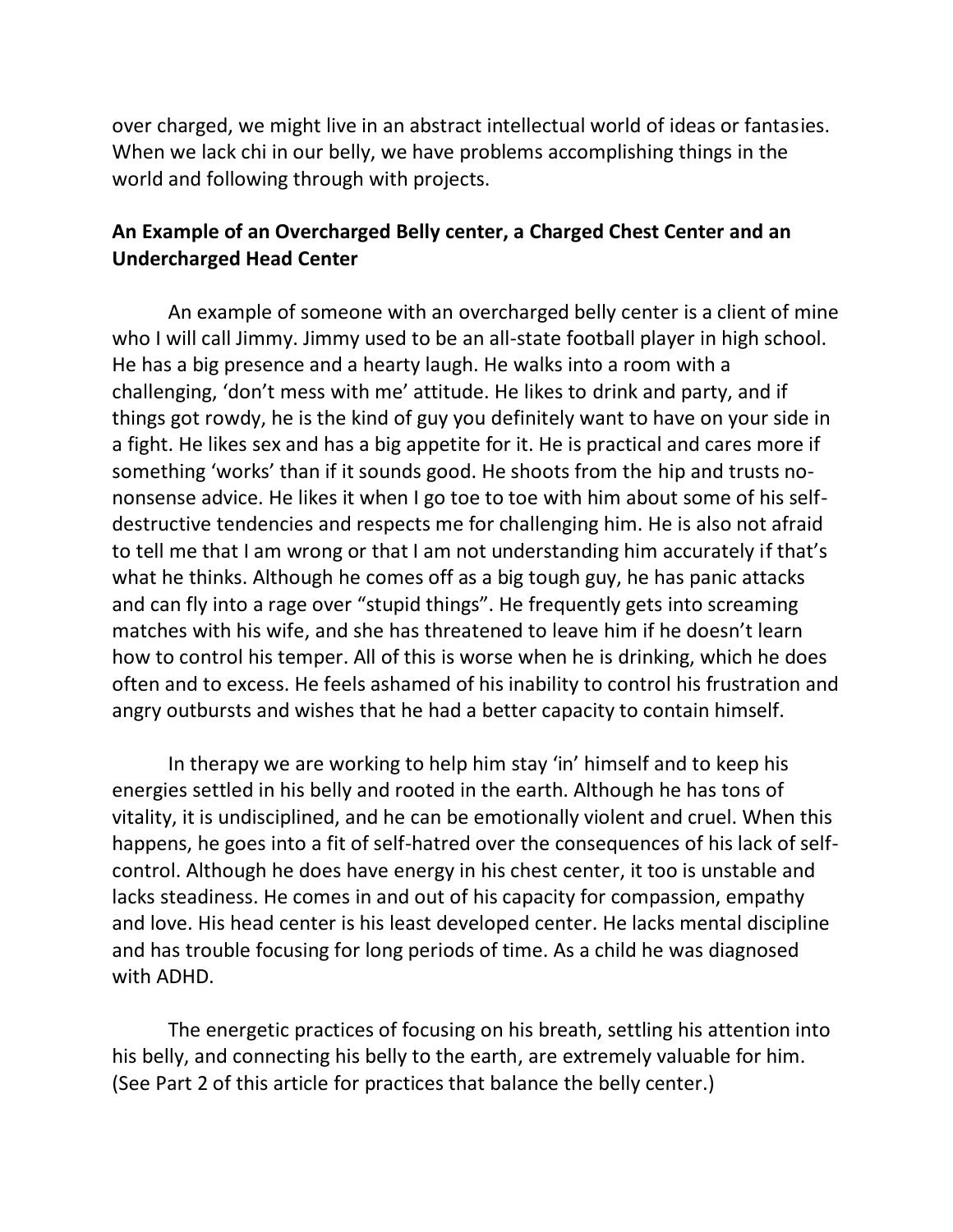### *The Chest Center*

The chest center is the seat of our emotions and our capacity to love and be loved. When the chest center is balanced, our emotional life feels balanced and stable. We naturally feel a sense of empathic connection, compassion and attunement with people, animals and nature. We have a deep sense of love and compassion. A good image of a balanced chest center is the Buddha's smile.

When this area of my body is open, I recognize the divine beloved in all beings. In a practical way, I am able to tune into someone's emotional reality with precision and warmth. From the seat of this Dan Tien, I feel connected to a source of compassion and kindness which transcends my personal capacity. I call this the "universal heart" because the energies at this level feel much more profound than my personal emotional perspective. I experience this energy communicating the message; "I see you", "I am interested in really understanding your experience", and "I respect and accept you exactly the way you are". It feels like this message is for both the person or people that I am talking to, and also for myself.

In this Dan Tien, I sense a depth and kindness which transcends time and space. When I have made a connection with someone from my heart center, the connection is not dependent on physical proximity. Inside of this depth, there is a sense of great stability and steadiness, as if we are sitting inside of the embrace of a great mother, like Kuan Yin or Mother Mary. My experience is that the main contribution that I can make to allowing this energy to emerge is to dissolve the emotional reactivity, fear and grasping that are the sequelae of my emotional history. When these emotional positions dissolve, the energy of the heart arises naturally.

This energy is balanced, open and spacious. It doesn't lean forward with intrusive overconcern for others, or back with aloofness and withdrawal. It is naturally engaged in activities that alleviate suffering without over-extending or exhausting itself. An awakened chest center understands the limits of its' resources, inside of the particularities of each life, and uses them wisely.

In my personal life, the energies of this center have helped me to integrate the paradox that I am at once inextricably interconnected with all of life and also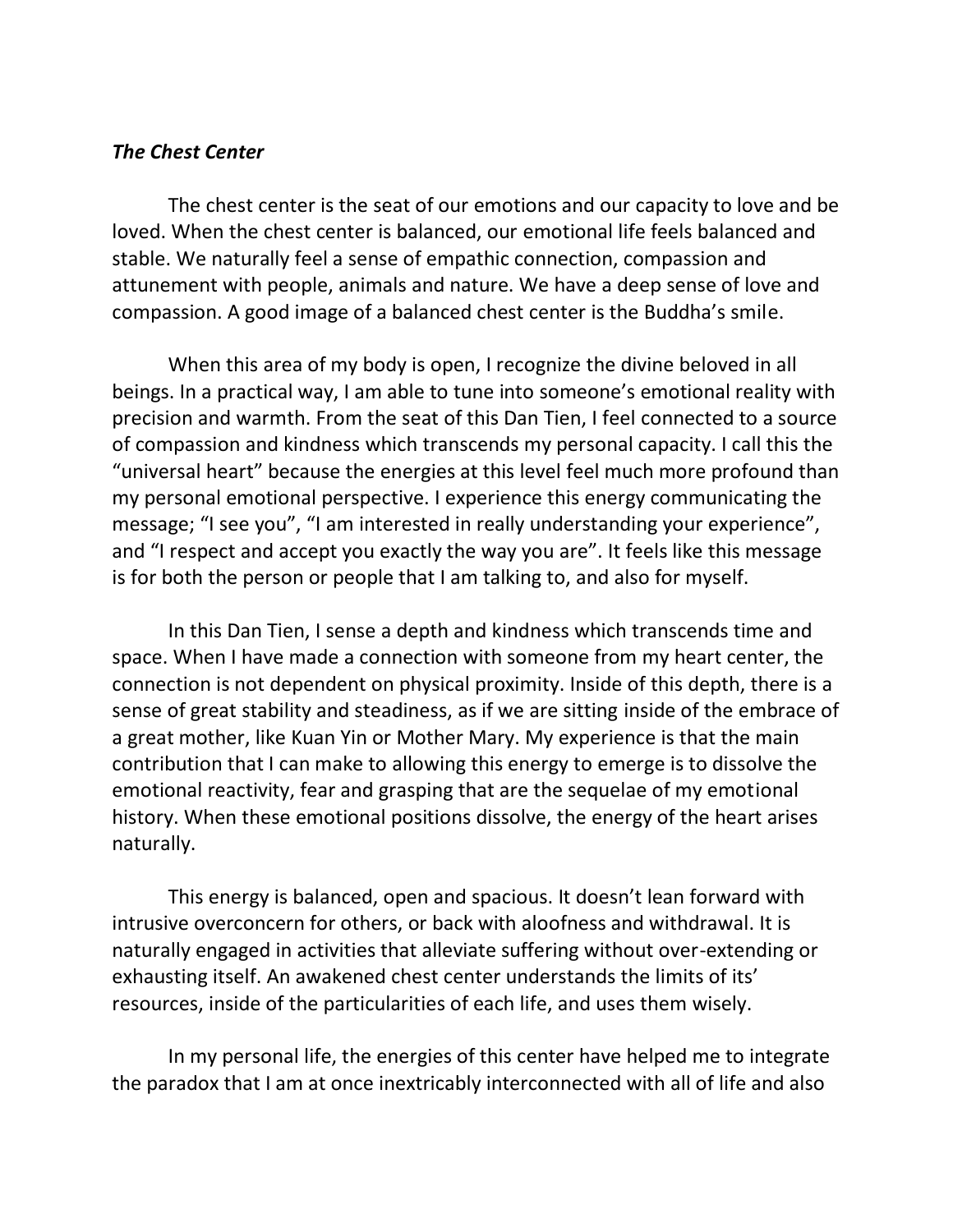existentially alone and fully responsible for the consequences of my actions. This has helped me to develop good emotional boundaries and a balance between interactively regulating my nervous system in relationships and self-regulating through activities like meditation and creative work. When this center is open and balanced, I can be alone without becoming anxious and yet also deeply enjoy my contact with others. I feel an evenness to my emotional presence which enables me not to take my life so "personally". I understand that my emotional responses are not "just mine" - they are also a voice for humanity as a whole as we all work to emotionally master whatever life has presented us. I recognize that there are more similarities than differences between me and my fellow human beings. Even the human beings that I disagree with!

As with the belly center, the chest center can be either over charged or undercharged.

When the chest center is overcharged, a person may be subject to frequent emotional storms. They might be a 'love addict' and seek out relationships with people that are destructive for them. They can merge easily with others and have great emotional empathy but not a lot of common sense about the friends and lovers they hang out with. Particularly if their head center is also undeveloped, they may make bad choices in love. When someone is really out of balance in this area, they might take everything personally and feel like one big, exposed emotional nerve. They might feel like everything is about *them.* If their friend is ten minutes late for a lunch date, it is because they don't care about them and think that they are not worth their time. If something goes wrong at work, it is because their boss is out to get them. If their sports team loses in the play-offs they get depressed for a week and can hardly communicate with their spouse or friends.

On the other hand, when this center is undercharged, a person is aloof and untouchable. They live in a kind of icy, protected world with very little connection. They cannot touch their vulnerability and have contempt for other people's vulnerability. Their energy field might feel prickly, like a cactus, or cold like an ice sculpture. When someone tries to approach them with emotional warmth they could run into sarcasm, arrogance or even cruelty. For this person, their first priority is to protect themselves from emotional harm.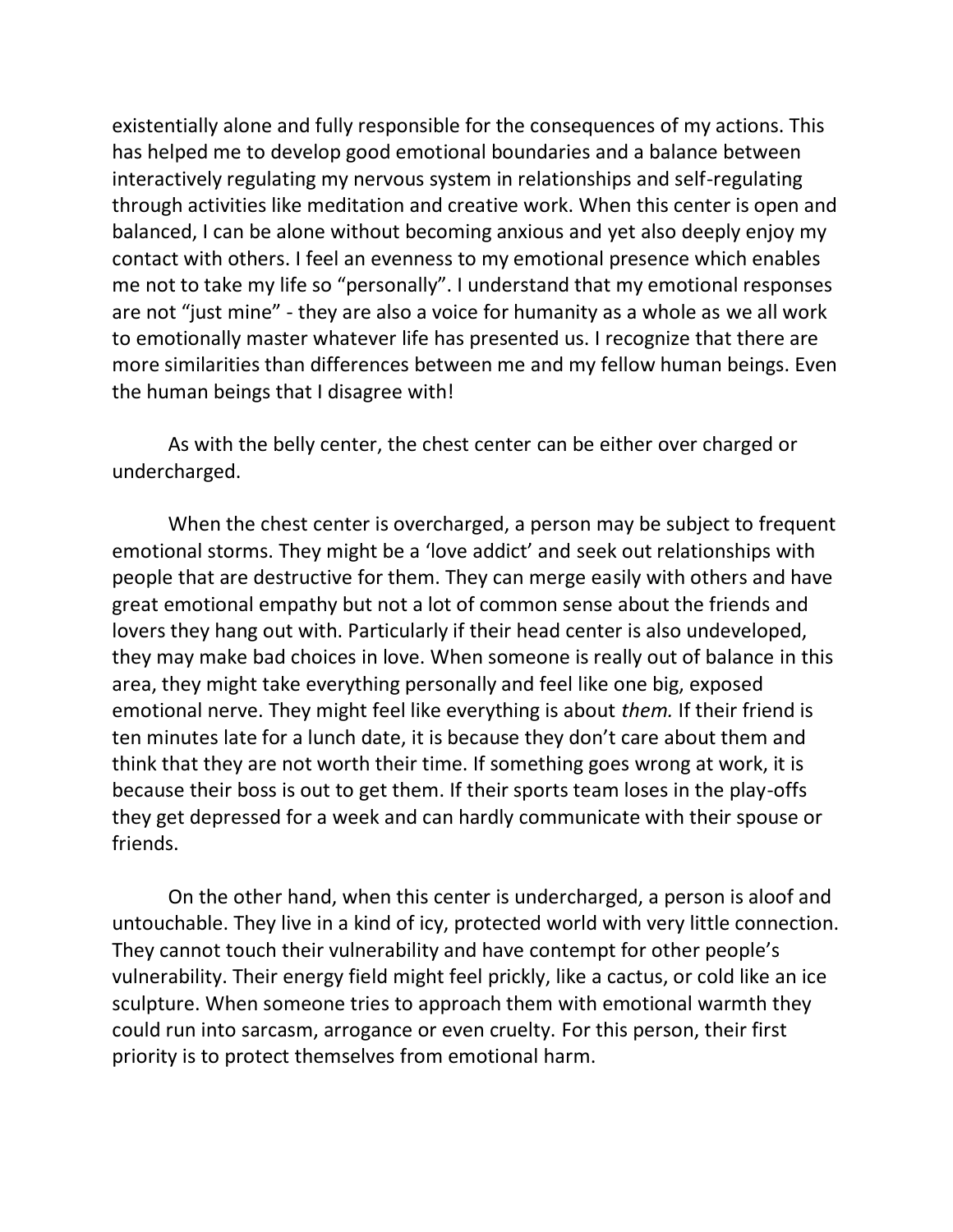# **An Example of an Overcharged Chest Center, a Charged Belly Center and an Undeveloped Head Center**

An example of the major imbalance being in the chest center is a client that I will call Lisa. Lisa oozes emotional empathy. I often feel bathed in rosy loving presence as soon as she enters the room. Her smile lights up the space with an invitation that makes me want to crawl into her lap.

The difficulty for Lisa is that she keeps on falling in love with men who are really not good for her but to whom she feels very loyal. Her last boyfriend was an alcoholic who kept getting fired from jobs and never seemed to be able to "land" professionally. Lisa believed fervently in his possibilities, supported him financially through her job as a nurse, and was constantly giving him "one more chance". During drunken binges, he would often be emotionally abusive and occasionally physically threatening as well. Through her therapy, she was finally able to end this relationship. However, she still wanted to be his friend. Because her boundaries are poor and there was still a strong erotic attraction, she would still have sex with him occasionally even when she was trying to develop another relationship.

Lisa has a lot of friends who "have issues". She often spends long hours on the phone with them trying to resolve their problems. She is very dependent on her social network and often feels anxious or depressed if she spends too much time alone.

Lisa has poor self-regulation skills. Energetically, she is disconnected from her vertical relationship to emptiness through her central channel and very dependent on her horizontal connections with others to regulate her nervous system. Her weakest center is her head center and we have been working with practices to open and develop this Dan Tien. We have also been working with practices that open her connection to her central channel and the energies above her head. This can be a doorway into emptiness for many people and help to stabilize an energy system that is overly reliant on relationships with others for its coherence. We are also working with the other end of her central channel through her perineum to strengthen her connection to the ground. Although her belly center is open and she has a strong libidinal charge, she is actually not very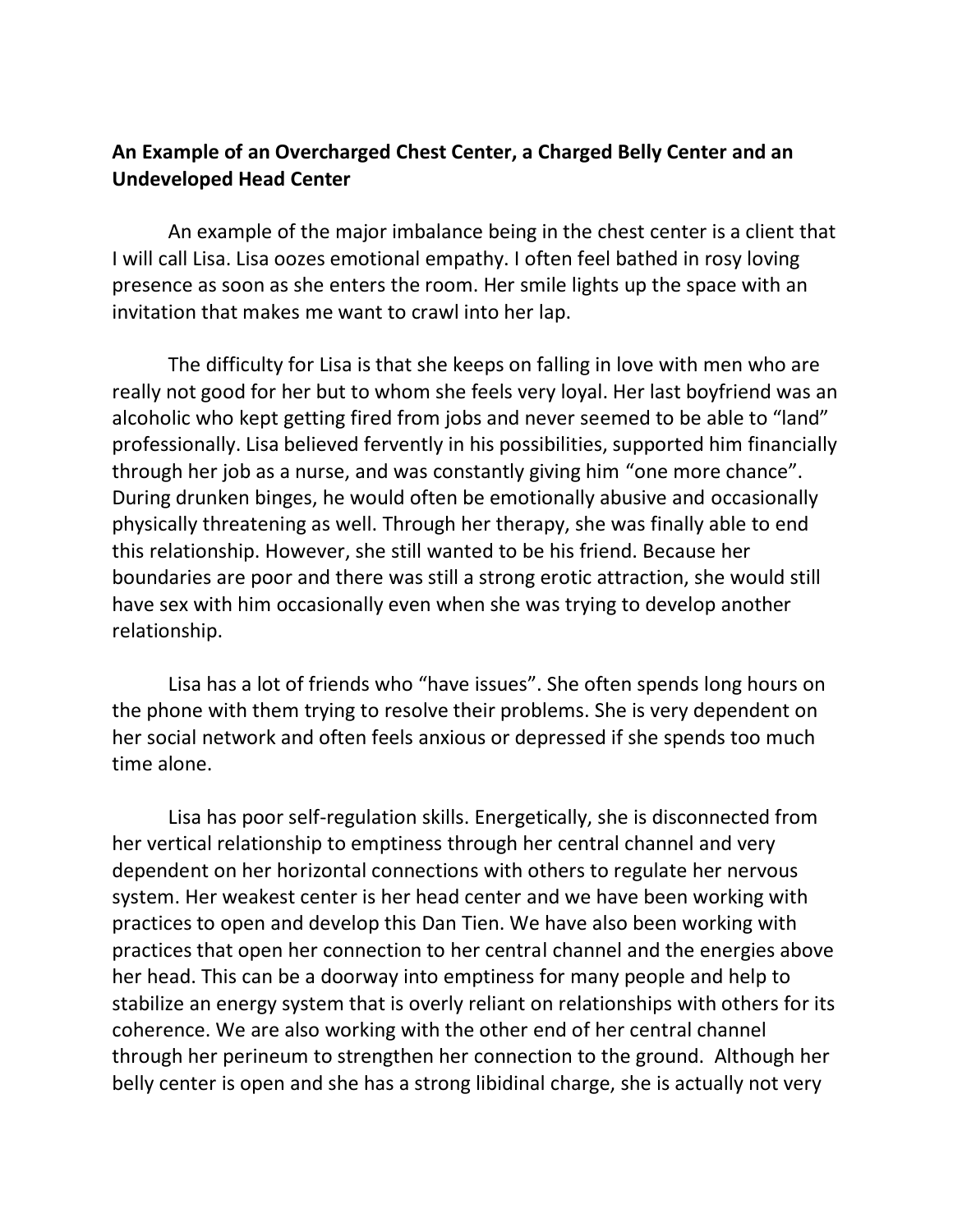grounded in the earth's energy. Because her capacity to self-regulate is poor, it is difficult for her to meditate and find a sense of inner quiet.

### *The Head Center*

A balanced head center is the seat of wisdom and a clear, quiet mind. When our head center is open and balanced, our attention is undistracted. We are able to quiet our inner dialogue and settle into a space of deep, immovable, inner silence. We are aware of the spaces between our thoughts and from this deep inner stillness we can have perspective about the narratives and patterns of our life. We may be visionary and have access to ideas that present innovative solutions to life's problems. We are able to think outside the box because we are not stuck in our positions or agendas.

When my head center is open, I am not stuck in redundant, obsessive thinking. I am able to question my beliefs and assumptions and shift my positions easily from one point of view to another. My mind is open to the deeper stream of consciousness that is flowing through me from the collective wisdom of humanity. I am aware that my brain and nervous system is one neuron in the collective nervous system of humanity, and I am permeable to the river of humanity's collective intelligence as it moves from emptiness into form through me. As I access this deep current of collective intelligence, I can access ideas that are creative, innovative and even visionary. I can catch the whispers of human evolution as it is beginning to emerge into its next unfoldment and can respond with intellectual and creative resources that contribute to this unfoldment.

When my head center is open and balanced, there is a quality of spaciousness about me. I am able to listen well and receive the thoughts of others without reactivity. I am not distracted by defending my position or getting my point of view heard and can build on the ideas of others. I understand many points of view and I am more loyal to the truth than to my personal perspective on the matter at hand. I speak clearly and express my thoughts succinctly. My mind is disciplined, and I can focus on my projects and think them through with common sense. When this capacity is linked with the gifts of the heart center, I make wise choices in my personal relationships. Through a developed head center, I have "discriminating wisdom" and evaluate the words and ideas of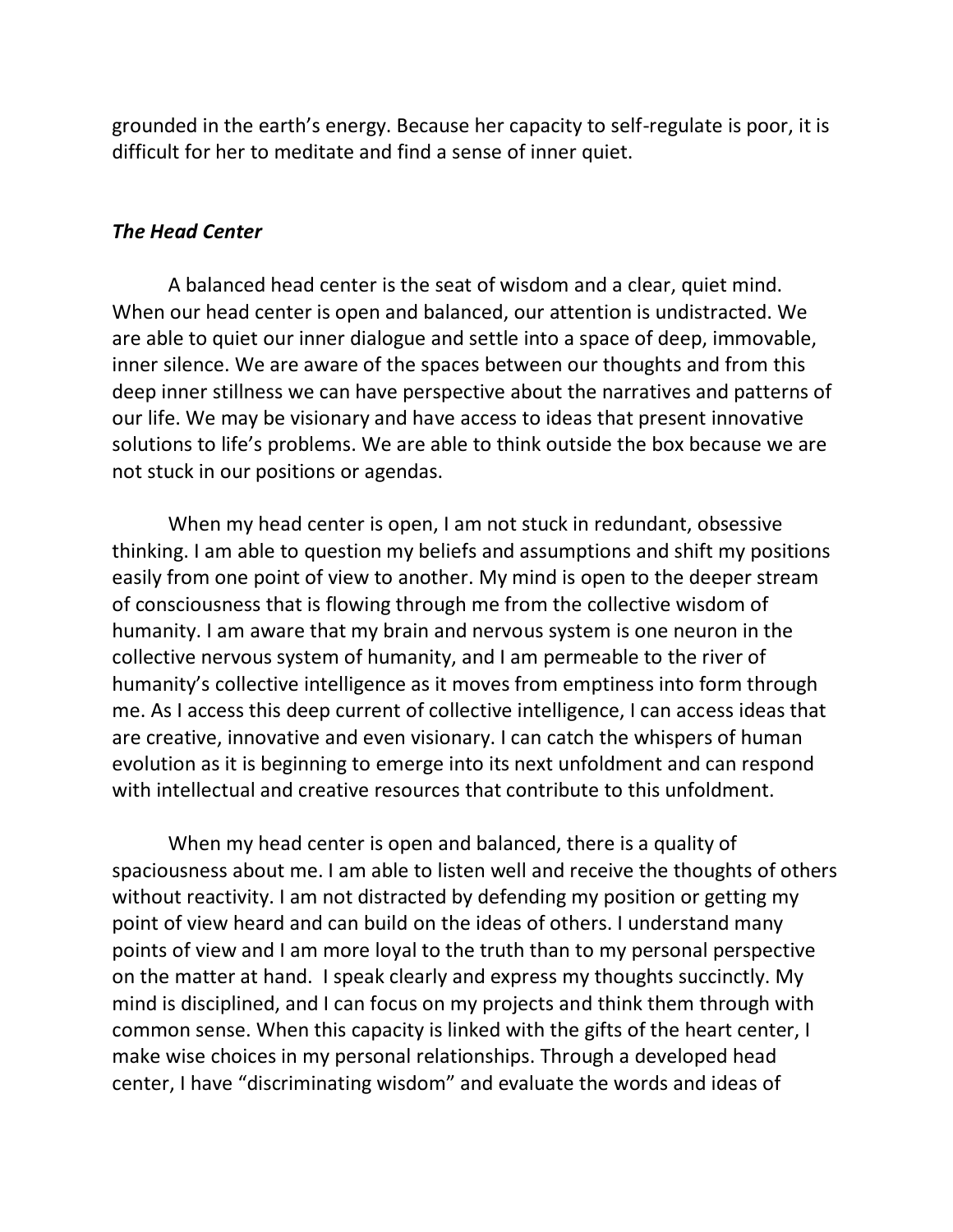others with objectivity. In the depth of this clarity, I understand the full impact of my actions, as the Native Americans say, for seven generations.

Like the other centers, the head center can be over charged or undercharged.

When the head center is overcharged, someone "lives in their heads". They may have a great capacity for abstract, intellectual explorations, but often lose their connection with their emotional intelligence and the moment-to-moment stream of sensations in their bodies. We have difficulty "feeling" them. Sometimes their thinking jumps from one stream to another with tremendous rapidity, like a monkey jumping from branch to branch. This is the famous "monkey mind". They might talk very fast and seem a little manic. This kind of person might have a very hard time slowing down enough to actually feel their emotions or sensations.

When the head center is undercharged, a person cannot think clearly and lacks intellectual rigor. They may express themselves in ways that feel "foggy", redundant, or incomprehensible. They might seem "spaced out" or cognitively disoriented.

### **An Overcharged Head Center and Undeveloped Chest and Belly Center**

An example of this pattern is a client of mine that I will call Johnny. Johnny graduated from a prestigious university. For the past three years he has been living with his parents, working on a book. He often talks about applying to graduate school in literature, but somehow, he always misses the deadlines. The book he is working on goes through endless revisions and the chapters never get finalized. He often spends days playing video games and gets lost in a virtual world of fantastic, virtual characters. He reads voraciously, two or three books a week, and has an avid interest in history. He has bright, curious eyes, gets excited about his projects easily, is extremely likable, and talks very fast. He often takes me on wild rides through abstract, intellectual worlds and loves to explain the intricacies of the various computer games that he is involved with. When he gets a new idea about something, his face lights up with an infectious glow that is filled with the joy of his 'aha' moment. Unfortunately, however, very few of these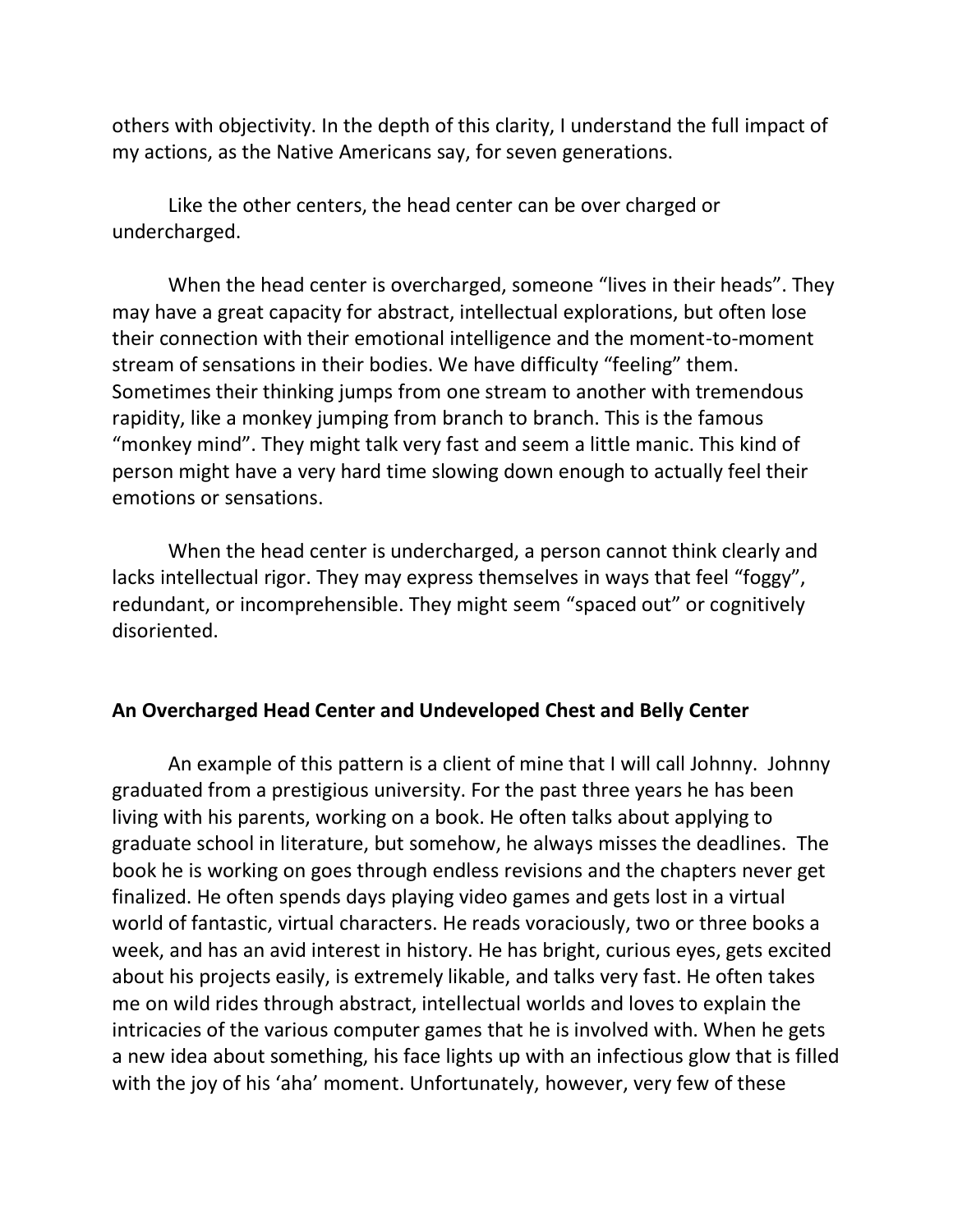'brilliant ideas' ever get carried through to completion. During sessions, I often have the impulse to say – "Earth to Johnny, earth to Johnny, come in please." His chest center is undeveloped, and it is hard for him to even know what he is feeling, let alone communicate his emotional life effectively. When he is off on an abstract ride through the stratosphere, I sometimes get bored and sleepy.

Johnny has never had a romantic relationship that lasted more than a couple of weeks. The women he gets involved with all become "friends" that are more interested in an intellectual connection with him than a physical one. He is an awkward lover and frequently freezes in a sexual situation. His belly center is quite weak and undercharged.

His healing work has been to land in his body to be able to feel himself from the inside. As his therapist, I am consistently inviting him to stay in his body and his emotions, in the room with me, and out of the intoxicating world of his video games and abstract intellectual questions. He has great difficulty tolerating the emptiness that happens when his mind is not captivated by an intellectual problem. There is also a deep emotional fear in his chest center connected with early painful experiences that are difficult for him to integrate. Because his belly center is very undercharged, his body as a whole is very thin. His legs are weak and disconnected from the earth.

## **Developing Our Capacity to Feel the Three Centers**

In his beautiful book, *Healing Collective Trauma*, Thomas Hubl compares our nervous system to that of the Na'vi, a fictional race of beings that live on the planet Pandora in the movie *Avatar*.

*"On Pandora, the Na'vi people, the souls of all of their ancestors, and the boundless flora and fauna are intimately connected through a vast bioluminescent neural network…When the Na'vi connect with one another or with their animals, they can feel the other from within. They no longer need speech or gestures to communicate with one to whom they are linked. When such a link has been made, it is customary for the Na'vi to say, "I see you"*

*…"The more present, clear and attuned we are, the more like the Na'vi our capacities for conscious connection becomes." (Hubl, 2020, P.120)*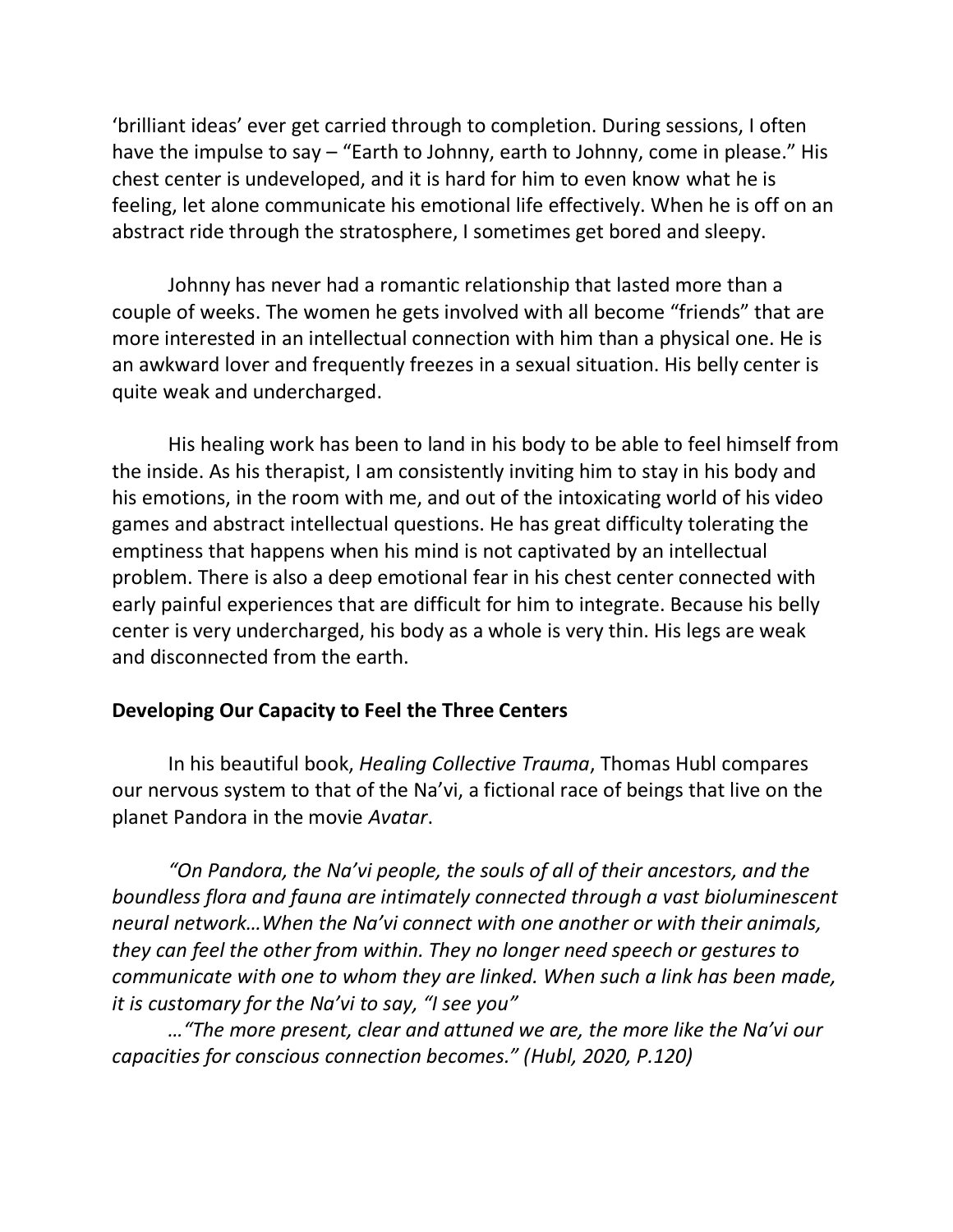Thomas often advises his students to see each other as if there were "eyes all over their body". This exercise enables us to more accurately create an inner picture of someone else's experience. Modern neurobiology supports the idea that this capacity to "see" the intentional world of another through our nervous system is hardwired into our bodies through our "mirror neurons" (Siegel, 2012).

Using our inner senses to perceive the state of coherence or incoherence of someone's nervous system and the three centers, is an art that may take years to master. The essential method that most teachers recommend is to develop our own coherence and inner stillness. When our body and mind are deeply coherent and quiet, they become like a reflection pool that accurately picks up the information in our environment. Like the still water of a lake that perfectly reflects the moon above, we accurately see the energies in the people around us. When we are turbulent and distressed, it is the opposite. We are a reactive mess and discharge or project our distress easily on the people we love and on ourselves. In this state you can only see the world and yourself through a dense filter of reactive beliefs and unhealed trauma.

Imagine that you can listen to yourself, your friends, or if you are in a helping profession, your clients, with coherence, inner quiet and attunement. Practice letting go of the words and content of someone's communication and see what you perceive directly when you pay attention directly to their energetic, non-verbal communication.

### **Conclusion**

The Tao is an unbroken circle that flows from the depths of absolute emptiness into the infinite richness of creation and back to emptiness. As emptiness flows into manifestation as a human being, it creates three octaves of energy that we experience as vitality, love and wisdom. According to the Taoists, the seat of vitality is in our bellies, love is in our chests, and wisdom resides in the head. Learning how to balance, integrate and dissolve blockages in the energies of these three centers is a major goal of Taoist practice.

In this essay I have explored the energetic qualities of the three centers of in the context of emptiness. I have presented my understanding of the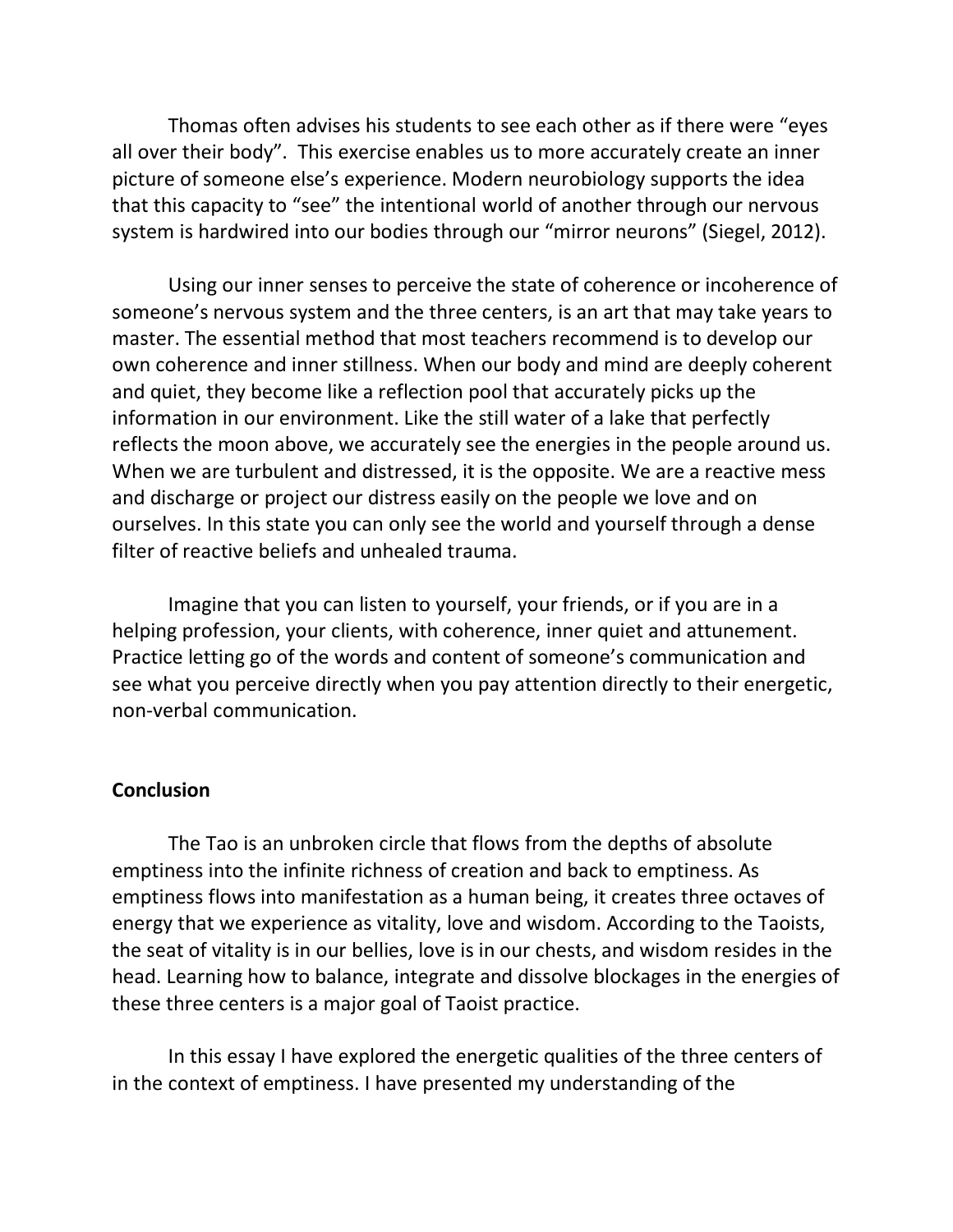functioning and state of consciousness that each center allows us to access and looked at what happens when they are balanced and when they are imbalanced. I have looked at case examples of a couple of major patterns of imbalance that I have seen clinically. (For some other examples, see Robert Peng's (2010) book, p. 137 -153.) In part 2 to this essay I will also present some simple practices that can be used to balance each center.

My thesis is that if spiritual practitioners can create a balanced flow of energy and information between the three centers and stabilize their awareness of emptiness, it will contribute to a more balanced spiritual development as well as to a balanced and effective life in the world. For professionals in the healing arts, the capacity to maintain a stable and coherent flow of energy through their three centers and the capacity to observe imbalances in their clients and correct them can make an enormous contribution to their effectiveness. Much inner work and training is necessary before a practitioner can truly be effective at this energetic level. I encourage all healing practitioners to develop a spiritual practice as an essential part of their professional development.

I hope that these thoughts and reflections have been useful for you and that they inspire you to deeper practice and experiential integration of the circle that flows from emptiness to form and back to emptiness.

> The Tao gives birth to all beings, nourishes them, maintains them, cares for them, comforts them, protects them, takes them back into itself, creating without possessing, acting without expecting, guiding without interfering. That is why love of the Tao is the very nature of things.

> > *The Tao Te Ching, Chapter 51*